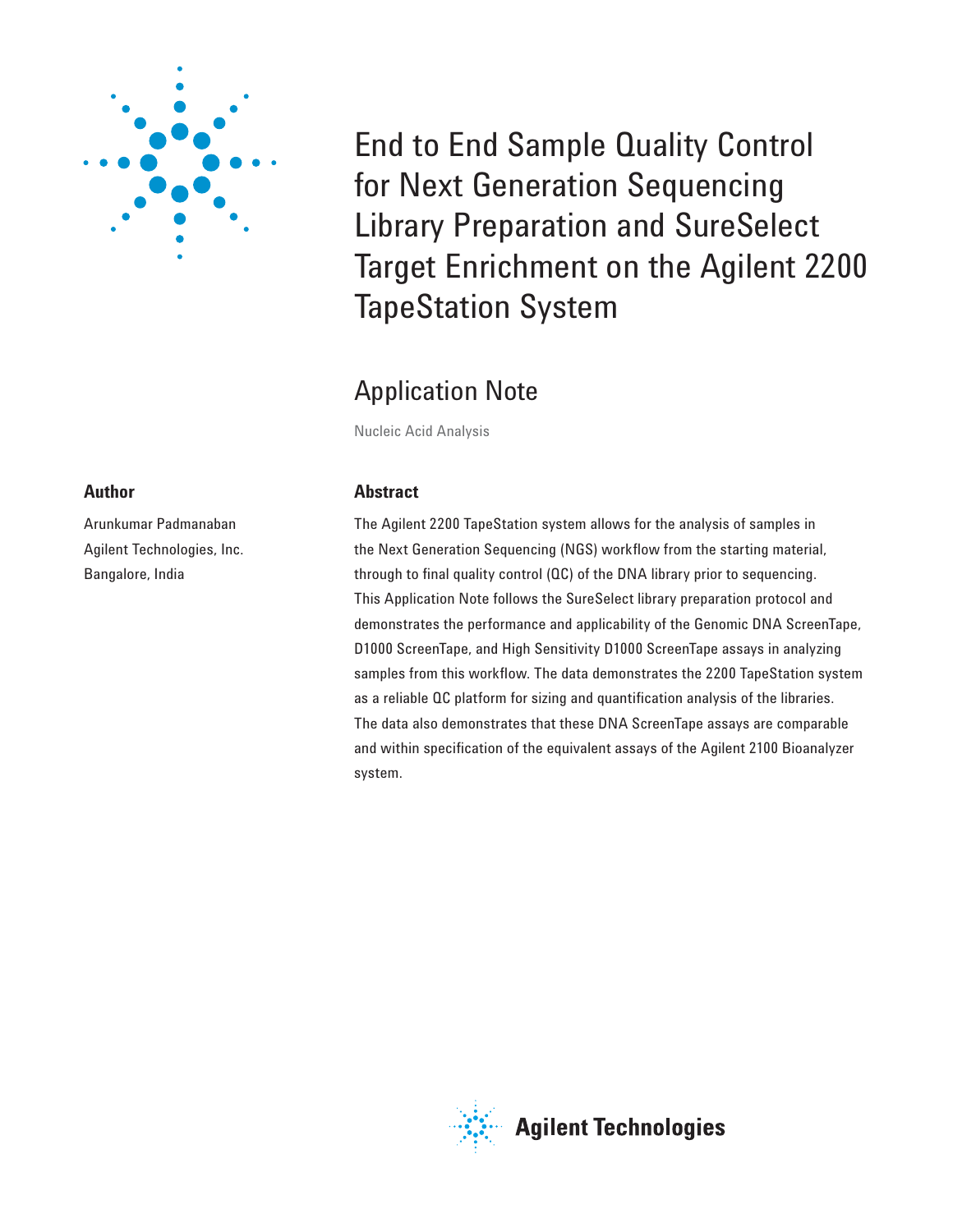### **Introduction**

Classical sequencing, based on the Sanger method, has been the predominant method for determining DNA sequences for more than 20 years<sup>1</sup>. However, the rise of sequencing methodologies and technologies has led to massive increases in throughput over Sanger sequencing, and full genome sequences can be obtained in weeks, or even days<sup>2</sup>. These technologies are collectively called next generation sequencing, or NGS.

As NGS technology and methods develop, the cost of sequencing has reduced substantially. However, the preparation of samples for sequencing is still complex and time consuming. Therefore, sample preparation for NGS needs to be carefully monitored to ensure a successful sequencing experiment. The Agilent SureSelect Target Enrichment Kit offers a complete, validated workflow of sample preparation for target specific sequencing with a range of capture sets including all exons, panels, kinome, custom, and other species. The library preparation involves isolating genetic material, shearing genomic DNA to generate shorter fragments, adding sequencing platform specific adaptors, hybridization to enrich targets, and tagging for multiplex sequencing. The whole preparation workflow needs to be quality controlled at several steps to ensure successful generation of the libraries before sequencing. The workflow overview is presented in Figure 1.

The Agilent 2200 TapeStation system is an ideal QC platform for quality and quantity assessment of NGS library preparation workflow solutions. The 2200 TapeStation system offers an automated electrophoresis system with rapid analysis time of 1 to 2 minutes per sample. This Application Note describes the quality control of NGS library preparation following the SureSelect protocol on 2200 TapeStation system with the Genomic DNA ScreenTape, D1000 ScreenTape, and High Sensitivity D1000 ScreenTape assays.



Figure 1. A) Workflow overview of the Agilent SureSelect<sup>XT</sup> target enrichment system for Illumina paired-end sequencing library preparation highlighting the QC steps. B) Schematic diagram of the SureSelect library preparation workflow, detailing the recommended QC steps (yellow) with the associated Agilent 2200 TapeStation assays (dark blue) and Agilent 210 0 Bioanalyzer assays (light blue).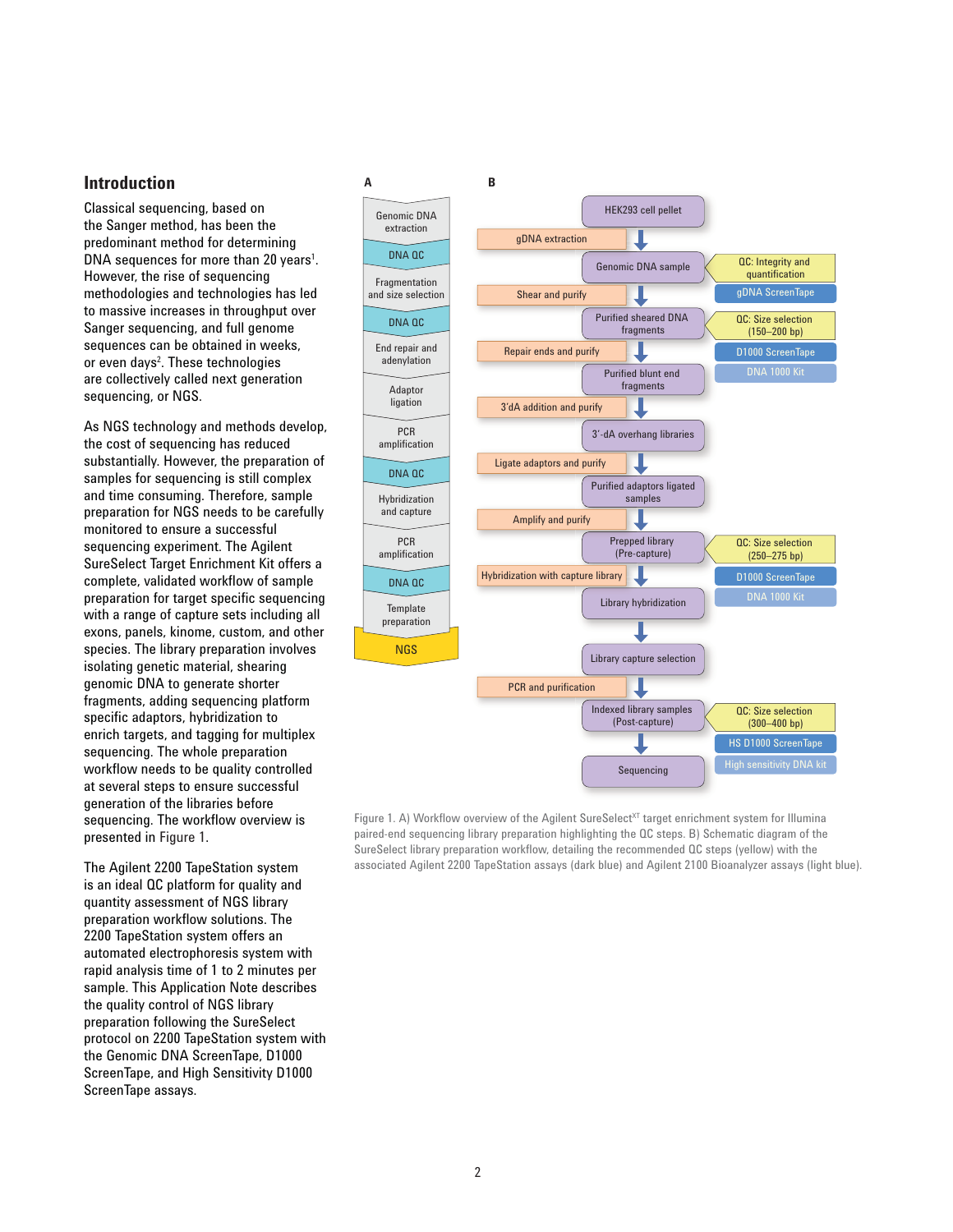# **Materials and methods**

#### **QC analysis**

HEK293 cell lines from ATCC were cultured in MEM media containing 10 % FBS and 1 % Pen/Strep and incubated at 37 °C in 5 %  $CO$ , atmosphere. The cells were harvested, and genomic DNA was extracted using the Agilent DNA extraction kit (200600). Agilent 2200 TapeStation system (G2964AA), Genomic DNA ScreenTape and Reagents (p/n 5067-5365 and 5067-5366), D1000 ScreenTape and Reagents (p/n 5067-5582 and 5067-5583), High Sensitivity D1000 ScreenTape and Reagents (p/n 5067-5584 and 5067-5585), 2100 Bioanalyzer (G2939AA), DNA 1000 (p/n 5067-1504 and 5067-1505) and High Sensitivity DNA Kits (p/n 5067-4626 and 5067-4627) were obtained from Agilent Technologies. The Qubit 1.0 Fluorometer and NanoDrop 1000 (Thermo Scientific) were used for comparative QC analysis. The S220 Focused-ultra-sonicator (Covaris) was used for shearing the genomic DNA and was kindly provided by Genotypic Technology.

#### **NGS Library preparation**

NGS libraries for Illumina HiSeq and MiSeq Multiplexed platforms were prepared following the guidelines outlined in the Agilent SureSelect<sup>XT</sup> Target Enrichment System for Illumina Paired-End Sequencing Library (version  $1.6$ ) protocol<sup>3</sup> for a standard input of 3 µg DNA. SureSelect Reagent kit (G9611A) and SureSelect<sup>XT</sup> Human All Exon V4+UTRs (5190-4636) capture library were obtained from Agilent Technologies and used according to the manufacturer's protocol. Agencourt AMPure XP kit (Beckman Coulter Genomics) and Dynabeads MyOne Streptavidin T1 (Life Technologies) were purchased and used as per manufacturer's guidelines. In general, the SureSelect protocol for NGS library preparation starts with extraction of genomic DNA. 3-μg of genomic DNA from a HEK293 cell pellet was sheared using a Covaris sonicator with the recommended shearing settings and purified. The purified fragments were end repaired and adenylated at the 3' end and further purified using magnetic beads. The adaptors specific for the Illumina platform were then ligated to the 3' end of the fragments and purified to remove excess unligated adaptors.

The adaptor-ligated fragments were hybridized with the biotinylated RNA library (capture baits) for 16 hours at 65 °C to enrich the targets. The captured libraries were then amplified and index tagged for multiplex sequencing.

All samples were run as triplicate on the 2200 TapeStation and the 2100 Bioanalyzer systems.

# **Results and Discussion**

Current NGS technologies often require the generation of short fragment libraries of the DNA that is to be sequenced. The example of an Illumina sequencing protocol detailed here, shows that the initial fragment size range of DNA is recommended to be between 150–200 base pairs in length. Several steps were required to fully prepare the DNA for sequencing, as illustrated in Figure 1A and further detailed in Figure 1B. QC testing, at critical steps during this workflow, ensures the success of library generation. The 2200 TapeStation system checks the integrity of the starting genomic DNA, and assesses sample quality after integrated purification steps to the final QC step prior to sequencing on the NGS platform.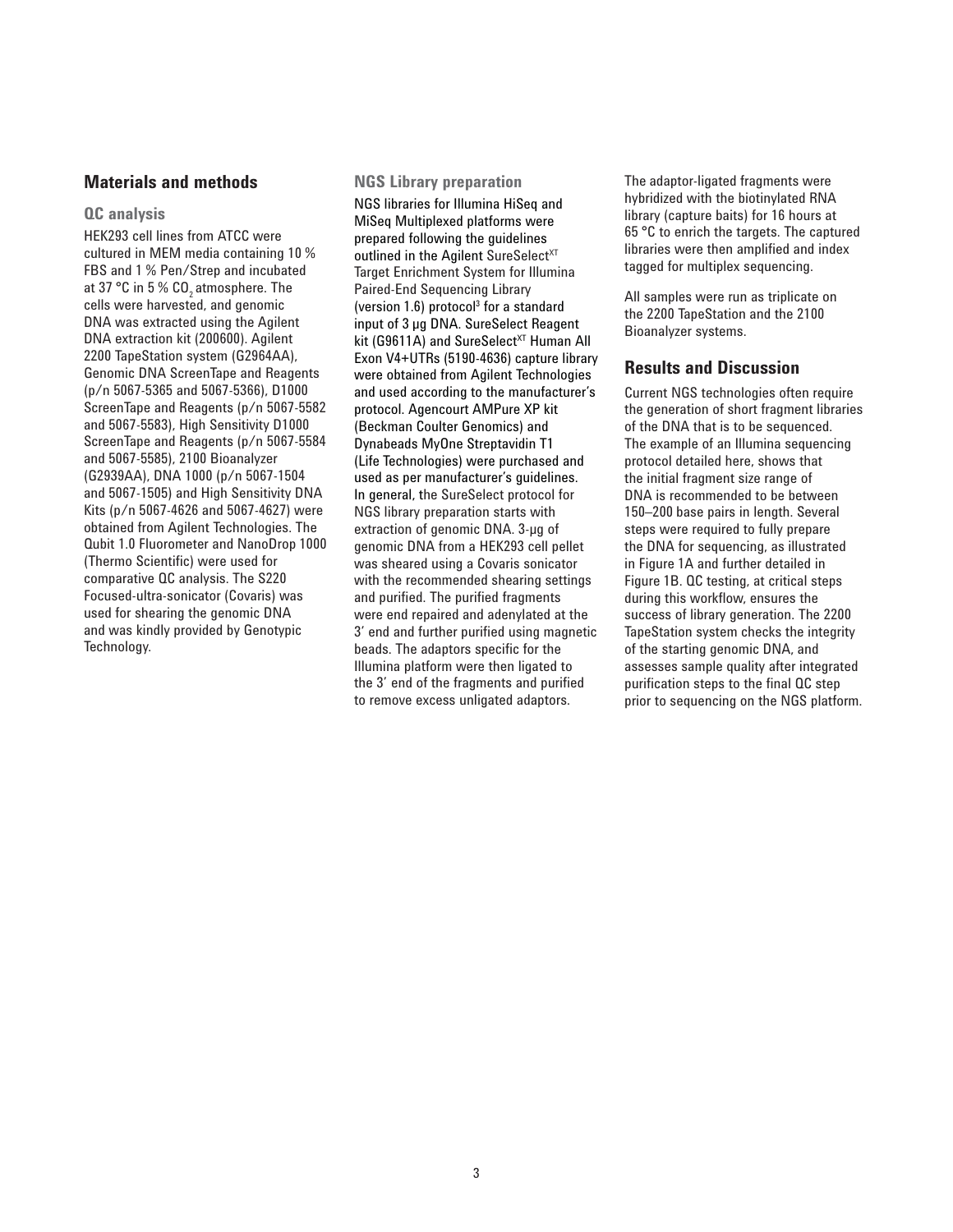

Figure 2. Gel images of the QC steps indicated in A obtained from the Agilent 2200 TapeStation system for genomic DNA, sheared DNA, precapture and postcapture library as analyzed on the Genomic DNA, D1000 and High Sensitivity D1000 ScreenTape respectively. Gel-like images of the QC steps indicated in B obtained from the Agilent 2100 Bioanalyzer system including sheared DNA, precapture and final library as analyzed on the DNA 1000 and High Sensitivity DNA assays. A genomic DNA assay is not available for the Agilent 2100 Bioanalyzer system.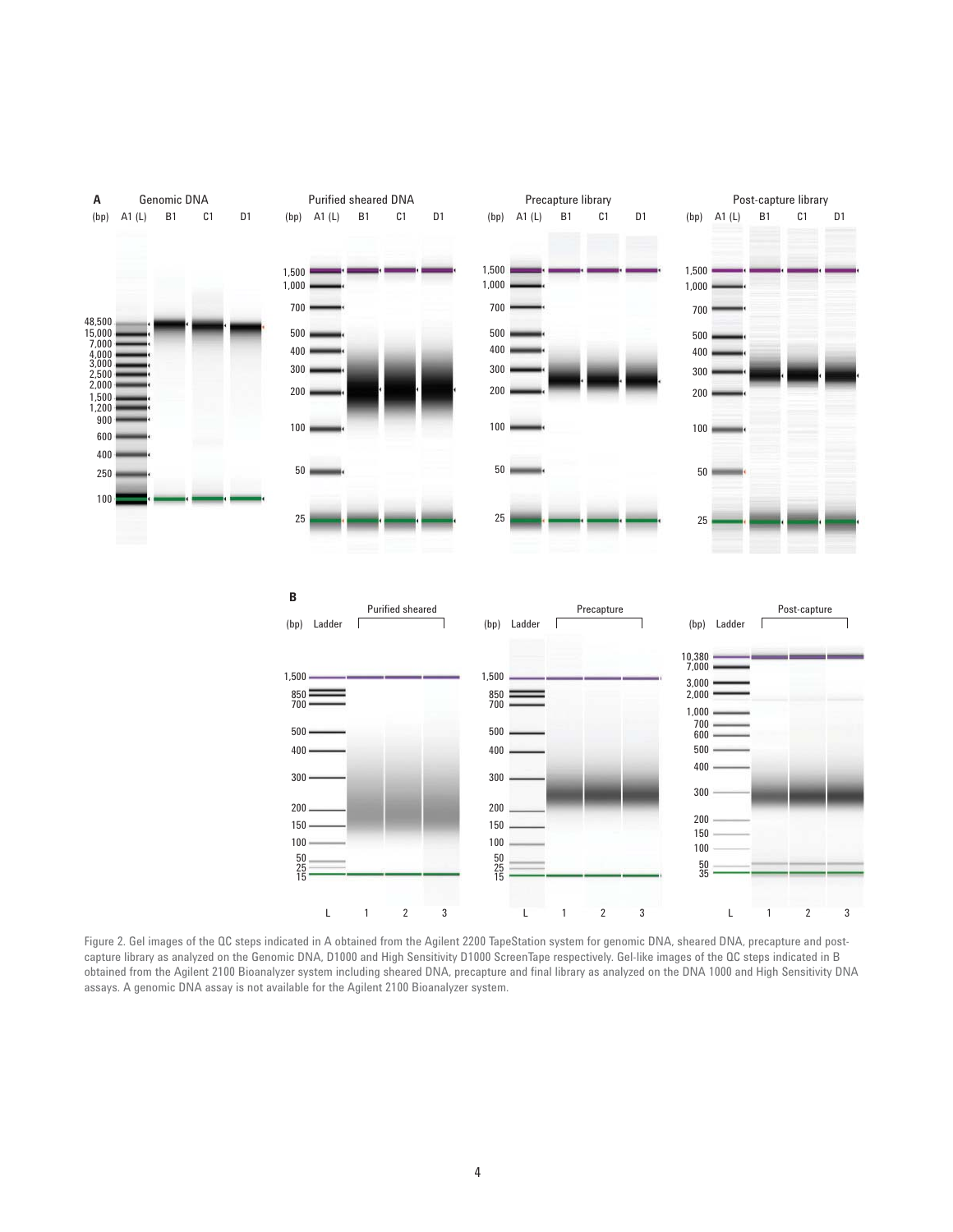#### **Quantity and integrity check on starting genomic DNA material**

The success of the NGS library preparation depends on the quality of the starting samples which, in this case, is genomic DNA. The genomic DNA was analyzed for quality and quantity using the Genomic DNA ScreenTape assay. Usually an OD260/280 ratio ranging from 1.8 to 2.0 obtained with the NanoDrop is used to qualify the purity of the samples, and the Qubit system is used to quantify the genomic DNA. In contrast, the 2200 TapeStation assay provides both sample quality and quantification within the same QC step. Sample purity can be determined by the gel image profile of the TapeStation Analysis Software with intact bands without any degradation products (Figure 3A). Data from the 2200 TapeStation system, NanoDrop, and Qubit are presented in Figure 3B and show that 2200 TapeStation system and Qubit are comparable in quantification. The measurement of genomic DNA with UV spectroscopy tends to overestimate the quantity due to other buffer components that may absorb in the UV spectrum<sup>4</sup>. Thus, in contrast to the other systems, the Genomic DNA ScreenTape assay with the 2200 TapeStation system offers both quality and quantity assessment in a single step using a sample volume of only 1 µL.



Figure 3. A) Agilent 2200 TapeStation system ScreenTape gel image of genomic DNA analysis. The Genomic DNA ScreenTape assay shows that the samples are intact, which is represented by the obtained A260/280 ratio from the NanoDrop (shown below each lane). B) Quantitation data from Genomic DNA ScreenTape assay compared against Qubit and NanoDrop.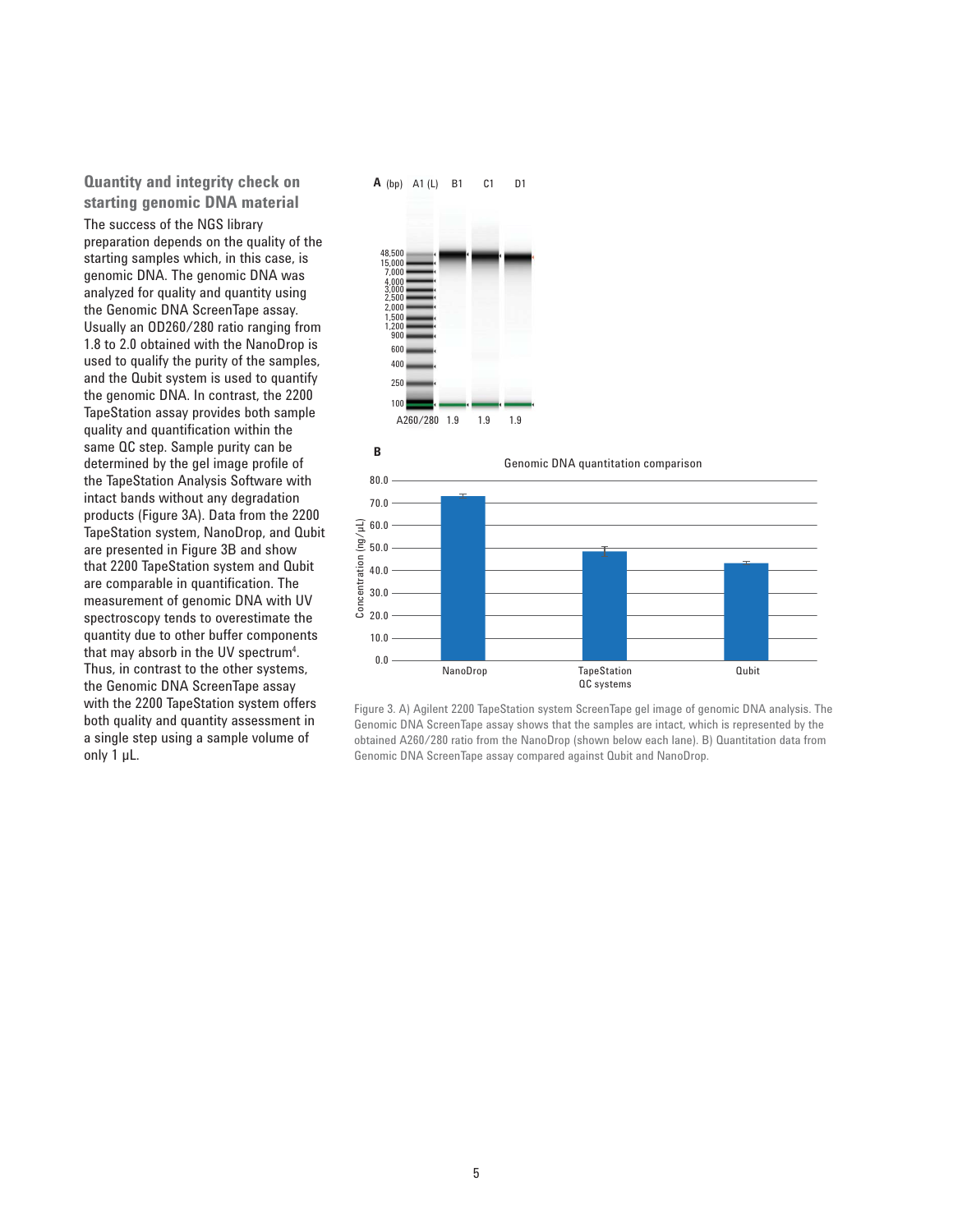#### **SureSelect QC checkpoints**

In addition to the initial genomic DNA QC of the starting material, the SureSelect protocol recommends two to three more checkpoints during the library preparation and target enrichment to ensure the correct quality of the samples (Figure 1):

- Optional purified and size-selected sheared genomic DNA is QC'd to check that the fragments give a single smear distribution with the median size ranging between 150 to 200 bp.
- Adaptor ligated, amplified, and purified adaptor ligated DNA libraries are also checked for even smear distribution with the median size ranging from between 225 to 275 bp. This step is often called Precapture QC.
- Final QC is recommended to be performed on the post-hybridized library (Post-capture QC) prior to sequencing. The median size range of the hybridized library should be between 250 to 350 bp.

The performance of the 2200 TapeStation system in quality control of these libraries was assessed by taking samples from each of the above steps and analyzing them in triplicate. The performance was compared to the 2100 Bioanalyzer system.

#### **Sizing analysis**

As indicated above, the sheared DNA, precapture, and post-capture DNA samples were analyzed on both the 2200 TapeStation and 2100 Bioanalyzer systems. The samples for the three QC steps were analyzed as triplicates and the collated data is presented in Figure 4. The data in the figure exhibits a very good correlation in sizing the libraries by the two systems.

The initial sheared DNA and precapture amplified libraries were analyzed using the D1000 ScreenTape assay for the 2200 TapeStation system and the DNA 1000 assay for the 2100 Bioanalyzer system.

The protocol recommends that the majority of the smear should be in the range of 150–200 bp for the initial sheared DNA samples. Using the 2200 TapeStation Analysis software for sizing evaluation the electropherograms (Figure 5A) shows that the majority of the smear falls within the recommended range, confirming successful shearing of the genomic DNA. The electropherogram is also comparable with the profile obtained with the 2100 Bioanalyzer system (Figure 5B).

The second QC step assesses the quality of the precapture amplified library before hybridization with capture baits. The SureSelect protocol indicates that the average smear size should be between 225–275 bp. The QC analysis of precapture amplification helps in troubleshooting any problems in the adaptor ligation prior to the hybridization step, saving time and reagent costs. The electropherograms show a single peak with an average size of approximately 250 bp indicating successful adaptor ligation (Figures 5C and 5D for 2200 TapeStation and 2100 Bioanalyzer system respectively).

The post-capture amplified libraries were analyzed using the High Sensitivity D1000 ScreenTape assay for the 2200 TapeStation system and the High Sensitivity DNA assay for the 2100 Bioanalyzer system. The SureSelect protocol recommends that the median size range of the hybridized library should be between 250 to 350 bp. The electropherogram profiles of the analyzed samples for both systems are presented in Figure 6. The electropherograms show a single peak with an average size of approximately 280 bp, indicating successful amplification of the libraries.

Sizing comparison between Agilent 2200 TapeStation and Agilent 2100 Bioanalyzer systems (Sheared DNA, precapture and post-capture libraries)



Figure 4. Sizing comparison between the Agilent 2200 TapeStation and Agilent 2100 Bioanalyzer systems. The average sizing from the triplicates were compared for sheared DNA, precapture library and post-capture libraries. Error bars shows the standard deviation.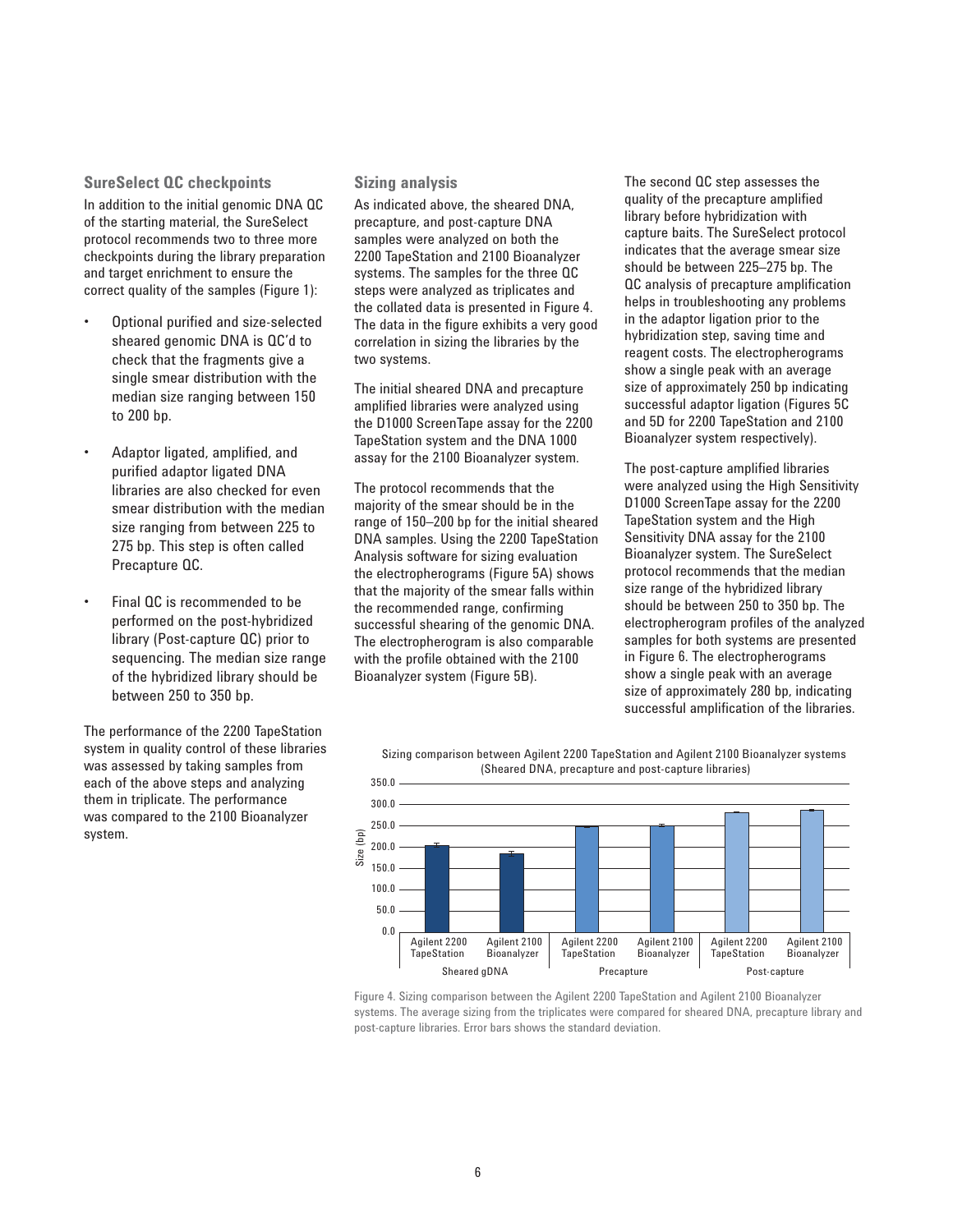

Figure 5. Electropherogram of purified sheared DNA (A and B) and precapture libraries (C and D) from the Agilent 2200 TapeStation (left column) and Agilent 2100 Bioanalyzer systems (right column).



Figure 6. Electropherogram of post-capture amplification from the Agilent 2200 TapeStation system (A) shows a peak of 283 bp. For the same sample the Agilent 2100 Bioanalyzer system (B) shows a peak size of 287 bp.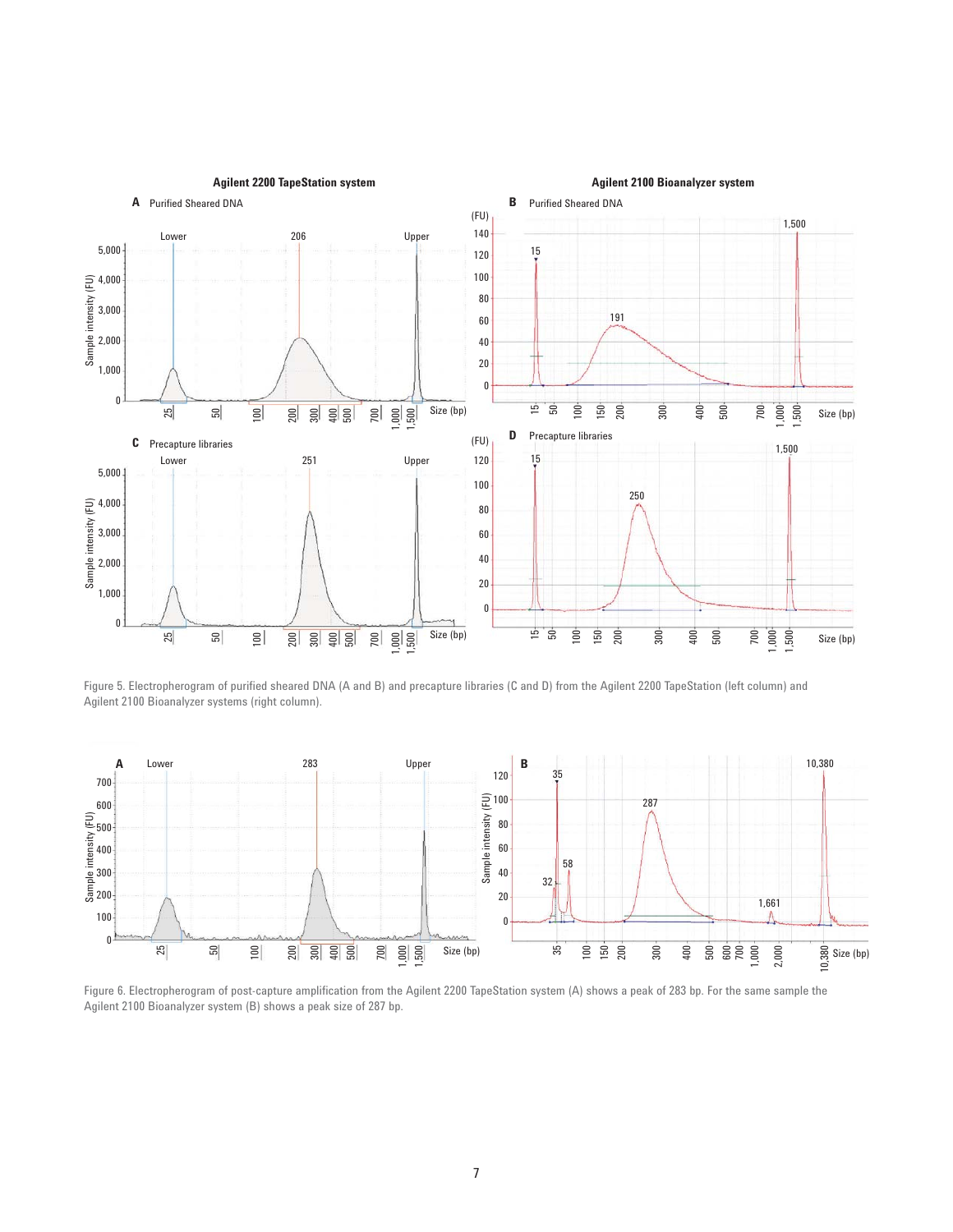#### **Quantification analysis**

The 2200 TapeStation and 2100 Bioanalyzer systems give quantitation data along with the sizing information. The quantification data from the QC analysis on sheared DNA and the precapture libraries using the standard assays is presented in Figure 7. The data show that quantification is comparable between the D1000 ScreenTape and the DNA 1000 assays of the 2200 TapeStation and 2100 Bioanalyzer systems, respectively.

The quantification of the post-capture library requires the use of high sensitivity assays since the amplification yields are at picogram levels. The quantification performance of the high sensitivity assays is presented in Figure 8. The data show comparable quantification comparing the results of the high sensitivity assays for the 2200 TapeStation and 2100 Bioanalyzer systems, respectively.

Optionally, the final library can be quantified using qPCR. However, some NGS users find that the molarity data obtained from the 2100 Bioanalyzer system at this stage is sufficient for their requirements. The quantification performance of the High Sensitivity D1000 ScreenTape assay was, therefore, assessed by analyzing a dilution series of a post-captured library, which was amplified for a higher number of PCR cycles. The molarity correlation for these diluted samples was compared with the High Sensitivity DNA assay and presented in Figure 9. The data show that the quantification of the post-capture samples can be reliably carried out using the High Sensitivity D1000 ScreenTape assay of the 2200 TapeStation system and is comparable to the High Sensitivity DNA assay of the 2100 Bioanalyzer system.



Quantitation comparison between Agilent 2200 TapeStation

Figure 7. Quantification comparison of sheared DNA and precapture DNA libraries from the SureSelect protocol on the 2200 TapeStation and 2100 Bioanalyzer systems.



Figure 8. Quantification comparison of postcapture DNA libraries using the high sensitivity assays on the Agilent 2200 TapeStation and Agilent 2100 Bioanalyzer systems.

Molarity correlation between Agilent 2200 TapeStation and Agilent 2100 Bioanalyzer systems High sensitivity assays



Figure 9. Graph showing correlation between the Agilent 2200 TapeStation and Agilent 2100 Bioanalyzer systems for molarity data obtained from a dilution series of the NGS post-capture amplified library.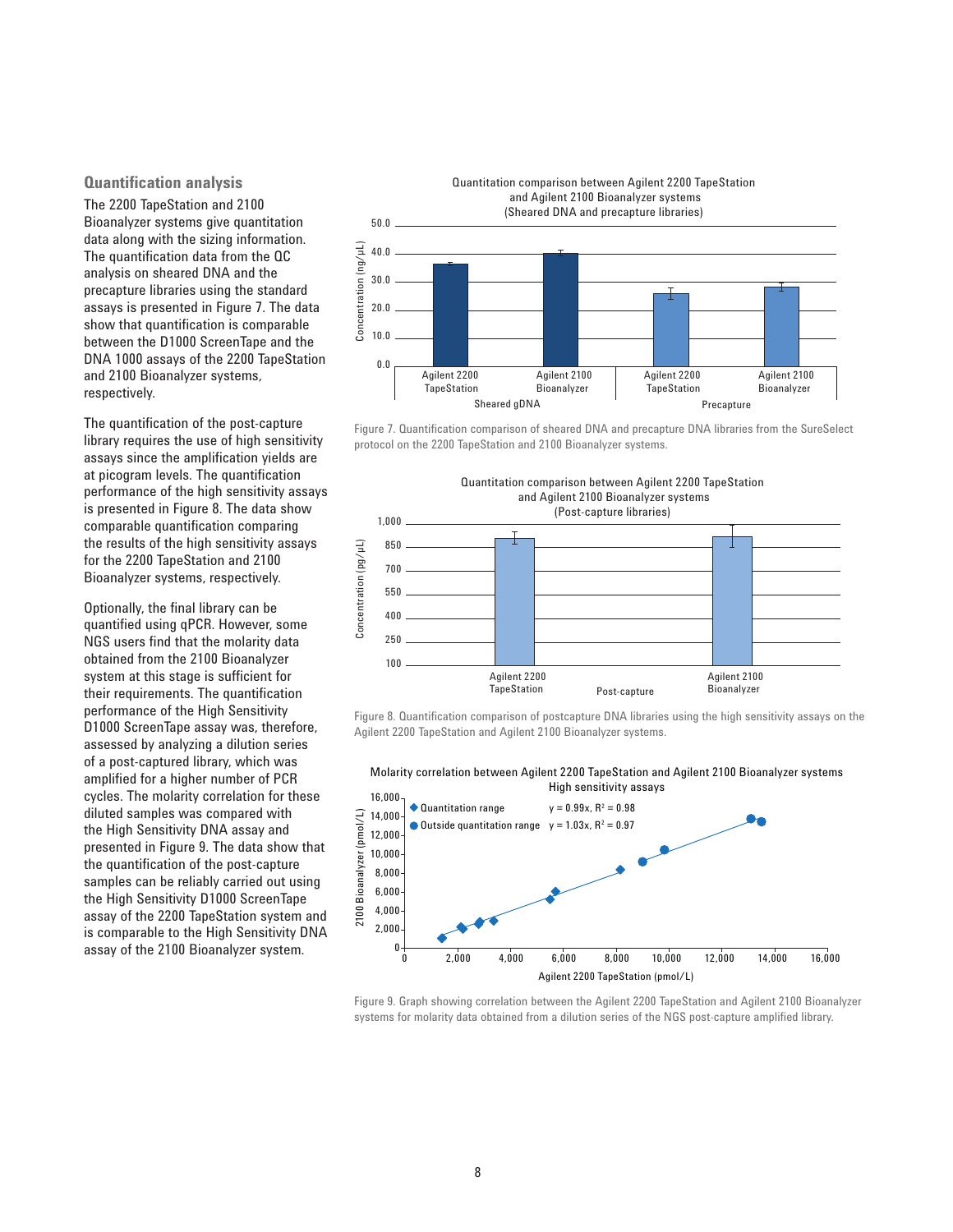#### **Additional QC steps**

In addition to the QC steps recommended in the SureSelect protocol, users often perform supplementary QC steps when undertaking NGS library preparation and target enrichment. These intermediate QC steps are useful to troubleshoot the progress of library synthesis. For example, if the libraries do not show a size shift after adaptor ligation, it indicates problem with adaptor ligation reaction. A subset of samples were taken throughout the NGS target enrichment process and analyzed using the D1000 ScreenTape assay on the 2200 TapeStation system and using the DNA 1000 assay on the 2100 Bioanalyzer system (Figure 10).



Figure 10. Gel images obtained from the D1000 ScreenTape assay of the Agilent 2200 TapeStation system (A) and DNA 1000 assay of the Agilent 2100 Bioanalyzer system (B) of samples taken from several stages within the NGS library workflow.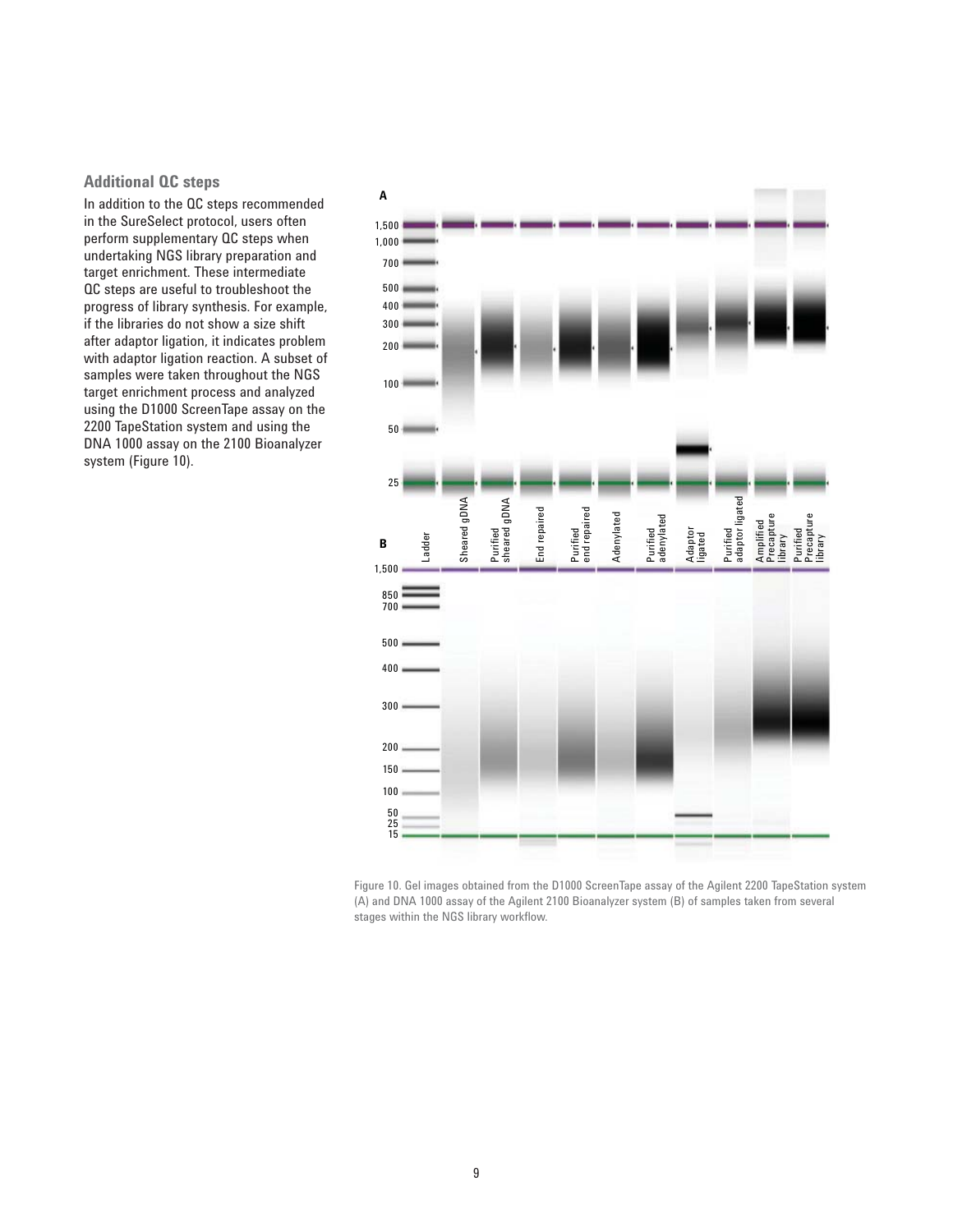#### **Adaptor ligation check**

The NGS library preparation workflow involves addition of sequencing platform specific adaptors. The ligation of adaptors increases the sizes of the DNA fragments and unreacted adaptors can also be left over. The following purification step using magnetic beads should ensure the cleanup of the free adaptors, as carried through free adaptors can influence the quantification of the starting material processed for sequencing. Therefore, it is essential to check for the removal of excess adaptors. Electropherogram overlays from both systems (Figure 11) of purified adenylated and purified adaptor ligated samples show libraries with size shift indicating successful ligation of the adaptors. The overlay also shows no additional peaks, ensuring that the libraries are free of excess unreacted adaptors.



Figure 11. Electropherogram overlays of purified adenylated (blue) and purified adaptor-ligated (red) libraries showing higher size and no additional peaks from the Agilent 2200 TapeStation system (A) and the Agilent 2100 Bioanalyzer system (B).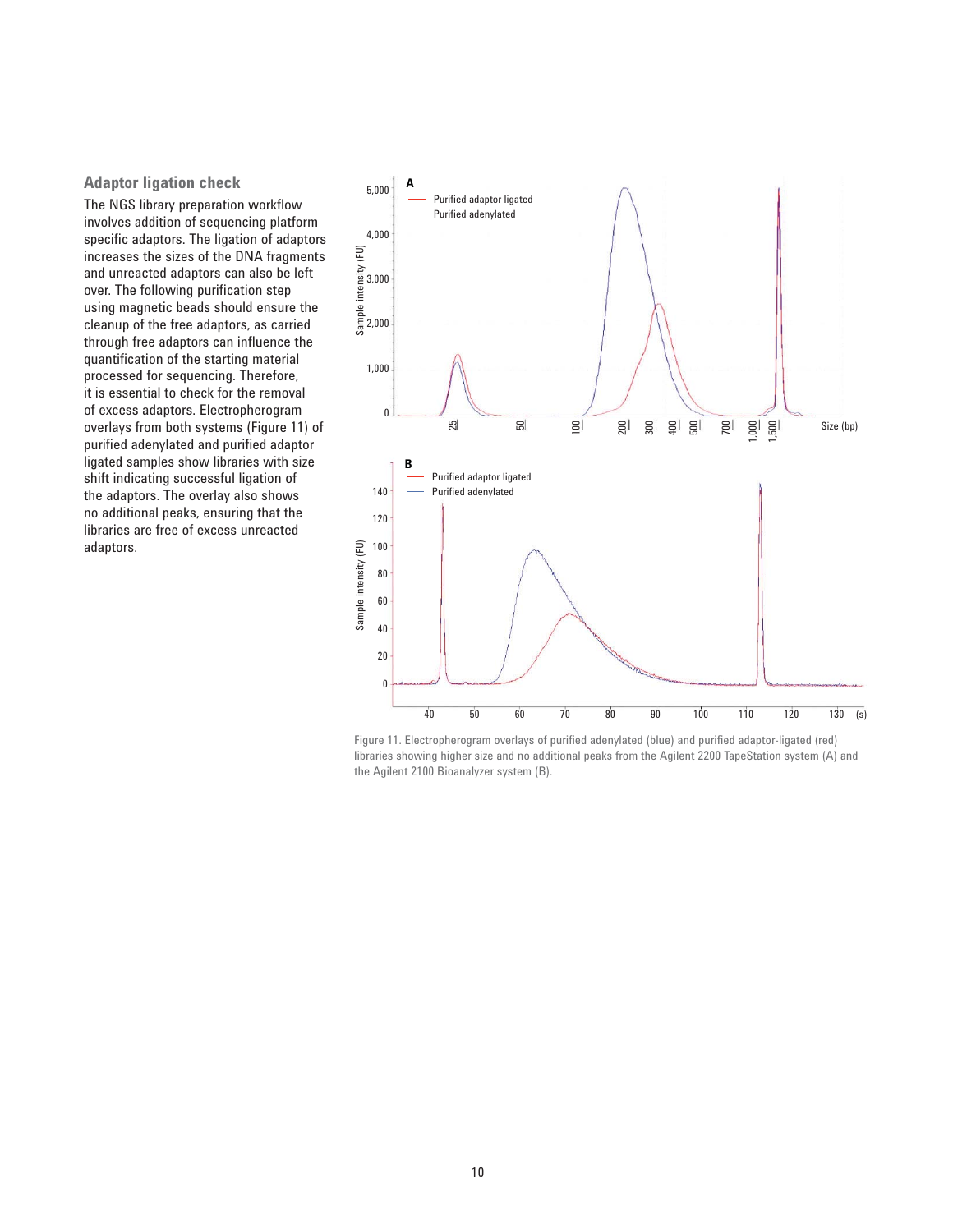#### **Post hybridization PCR amplifi cation optimization**

The PCR amplification of post-captured library is often optimized for a particular number of amplification cycles. Under-amplification results in generating an insufficient amount of DNA for sequencing. Over-amplification can cause increased duplicates that will skew the sequencing coverage. An amplification of the post-captured libraries with 5, 8, and 10 PCR cycles was carried out and analyzed on the High Sensitivity D1000 ScreenTape assay. The electropherogram overlay (Figure 12) of the samples shows the impact of the PCR cycles on the amount of DNA generated. This study shows that the 2200 TapeStation system can be reliably used to optimize the PCR cycles due to fast analysis time and minimum sample requirement.



Figure 12. Analysis of increasing concentrations of amplified prepped post-captured library DNA using the Agilent 2200 TapeStation system after 5, 8, and 10 PCR cycles (blue, green, and red lines respectively).